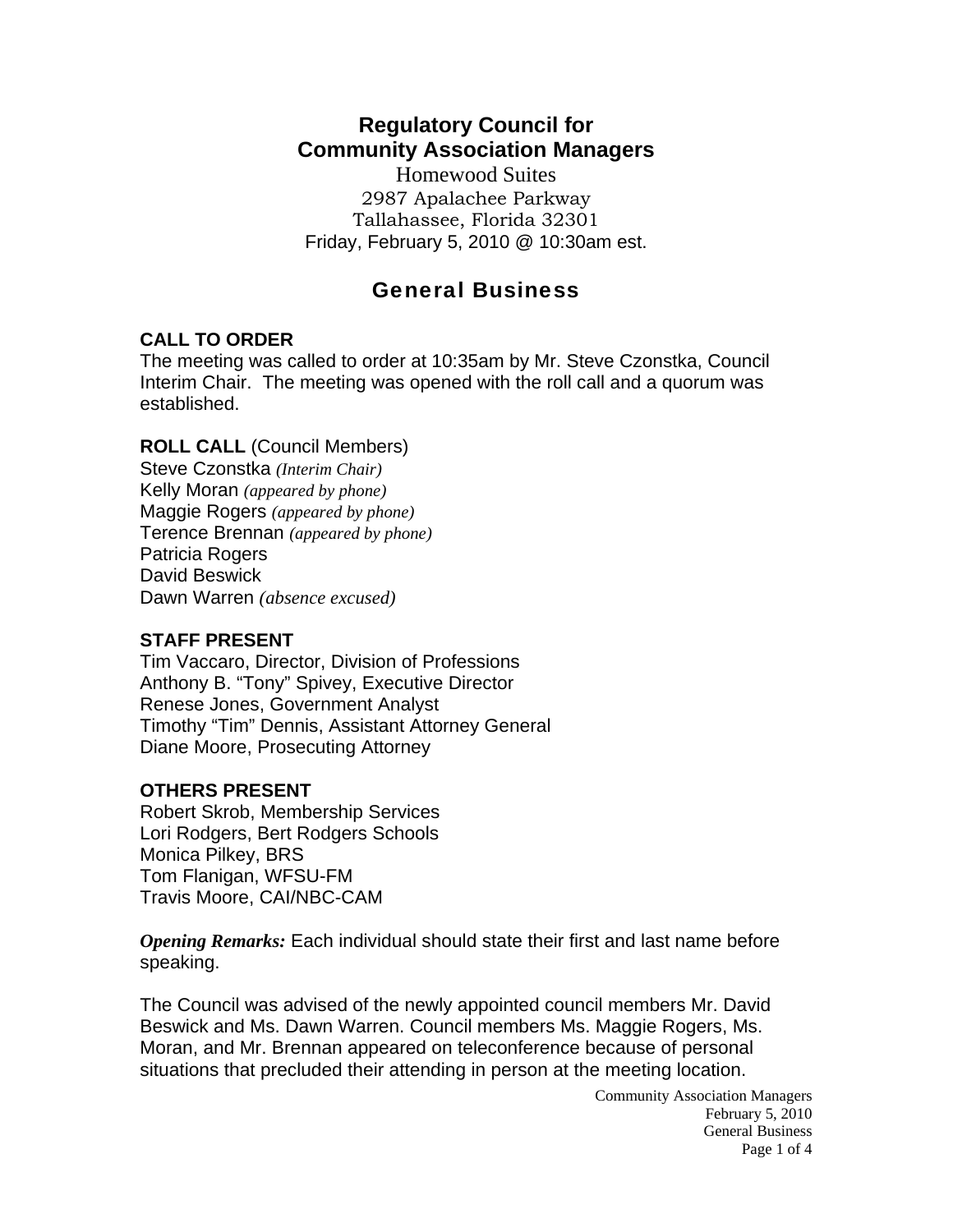## **REVIEW AND APPROVAL OF THE MINUTES FROM THE NOVEMBER 20, 2009 MEETING**

**MOTION:** Ms. Maggie Rogers moved to approve the minutes.

**SECOND:** Ms. Moran seconded the motion and it passed unanimously.

#### **PRIVATIZATION STUDY**

Prior to the meeting Mr. Skrob provided a handout titled "Reasons for Privatization" to each member present and staff. Mr. Skrob provided an overview of the privatization report that was initially prepared in February 2006. After lengthy discussion on the merits of privatization the council voted to table the decision to move forward until a presentation is presented by the department on the improvements within the regulation of the profession.

Mr. Skrob also indicated that council members are allowed to lobby the legislature as an individual but not as a member of the council.

- **MOTION:** Ms. Patricia Rogers made a motion for the council members to move forward on making the council a board. By so doing the council will have power over the budget and disciplinary matters.
- **SECOND:** Ms. Maggie Rogers seconded the motion and it passed unanimously.

Ms. Patricia Rogers indicated that she does not feel comfortable with going forward with the privatization study motion. She also indicated that she would like staff to provide information.

- **MOTION:** Ms. Patricia Rogers made a motion to table the privatization study with a possibility of a conference call early March, 2010.
- **SECOND:** Ms. Maggie Rogers seconded the motion and it passed unanimously.

**CHAIR REPORT**  NONE

.

#### **COUNCIL COUNSEL REPORT**

Mr. Dennis provided the council members with a copy and gave a verbal report on the status of each rule.

> Community Association Managers February 5, 2010 General Business Page 2 of 4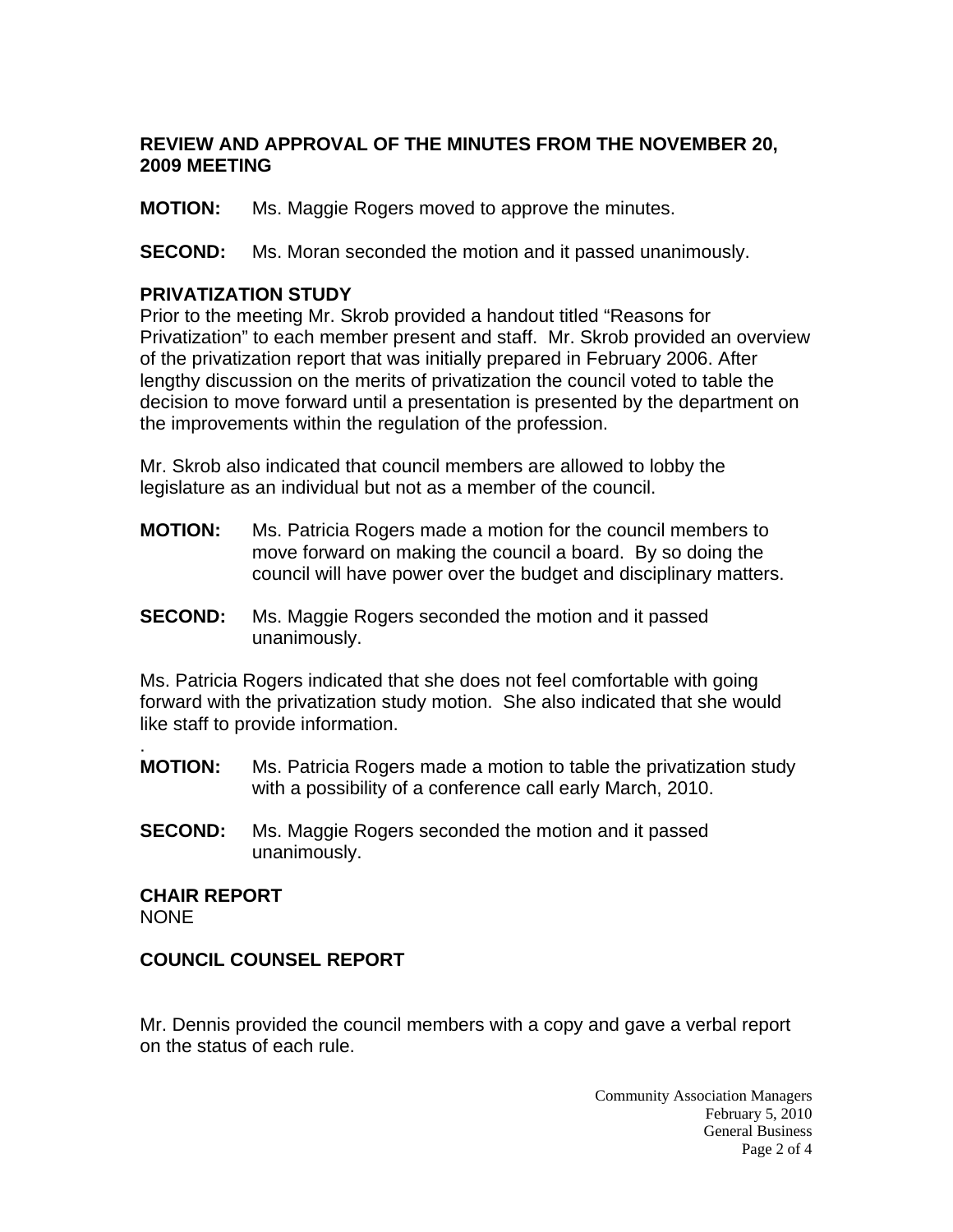#### **PROSECUTING ATTORNEY'S REPORT**

Ms. Moore provided an updated statistical report on the prosecution and regulation of CAMs.

## **EXECUTIVE DIRECTOR**

Mr. Spivey provided the committee with the September 30, 2009 financial statements as following:

Operating Account - \$594,315 Unlicensed Activity Account - \$74,802

Mr. Spivey provided information to the council from the department's Office of Communication that details how they should respond when reporters are requesting information from them relative to their positions as council members.

Mr. Spivey informed the council members that he had arranged a tour via Mr. Gus Ashoo of the Bureau of Testing and Education for the members following the meeting.

Pearson VUE Report is for information only.

Regulation Report is for information only.

## **COUNCIL INFORMATION**

Standards for Industry and Public Information Program *(personal standards)*  Ms. Moran presented a draft copy outlining the details and responsibilities of CAM. The committee tabled this information to the next meeting.

## **ELECTION OF OFFICERS**

Mr. Czonstka asked the question *"do the council members want to wait on the new member or proceed with the election."*

Nomination for the chair positions are Ms. Patricia Rogers and Ms. Kelly Moran.

Roll call for chair position:

- Mr. Beswick voted for Ms. Patricia Rogers
- Mr. Brennan voted for Ms. Patricia Rogers
- Mr. Czonstka voted for Ms. Moran
- Ms. Moran voted for Ms. Moran
- Ms. Maggie Rogers voted for Ms. Patricia Rogers
- Ms. Patricia Rogers voted for Ms. Patricia Rogers

Roll call for vice-chair position: Ms. Patricia Rogers nominated Ms. Moran

> Community Association Managers February 5, 2010 General Business Page 3 of 4